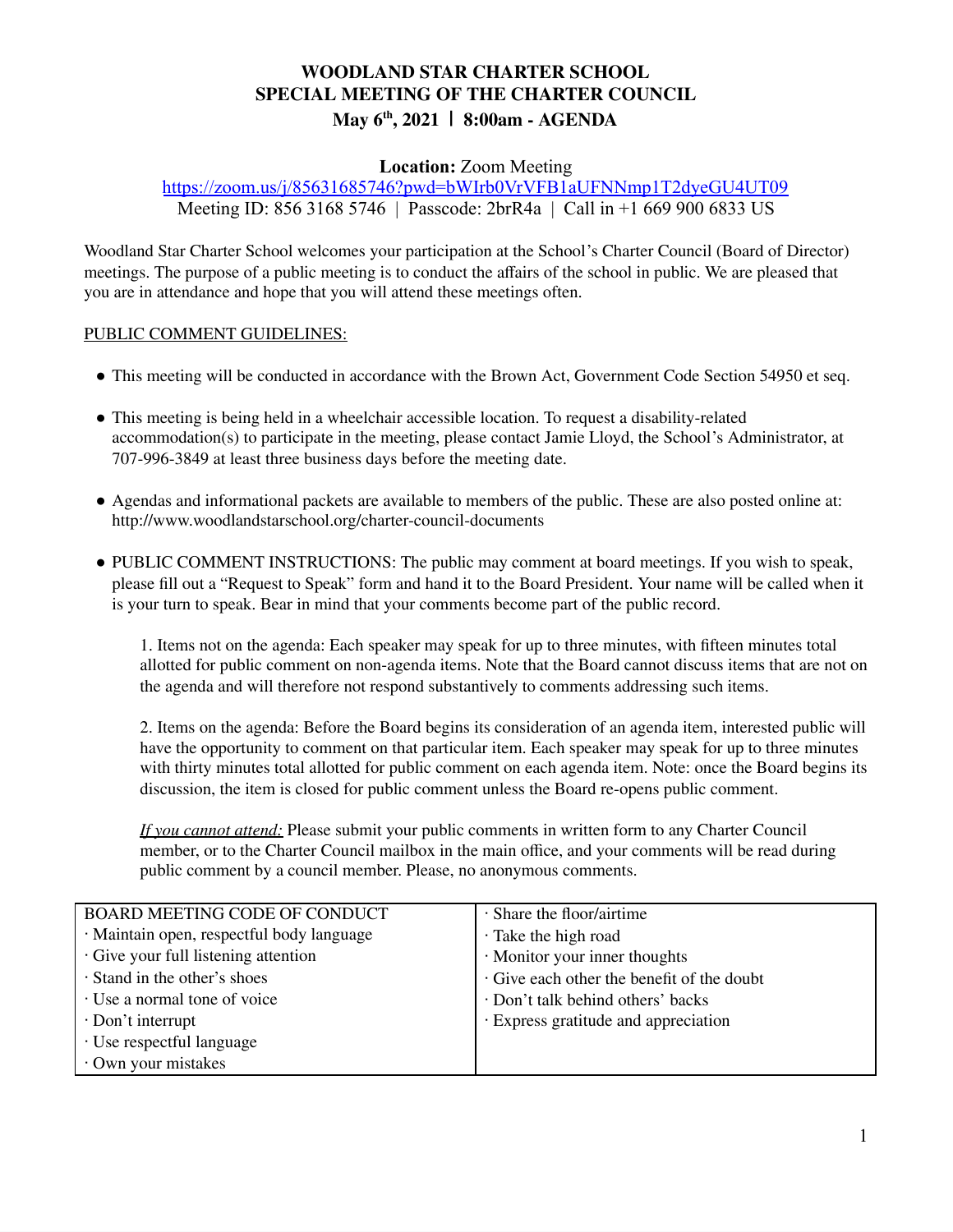Agendas are available to the public at the meetings, or online:

[http://www.woodlandstarschool.org/charter-council-documents.](http://www.woodlandstarschool.org/charter-council-documents) The agendas are posted online and at school 72 hours before every regular meeting. All meetings are conducted in accordance with the Brown Act, Governance Code Section 54950 et seq.

# **WOODLAND STAR CHARTER SCHOOL SPECIAL MEETING OF THE CHARTER COUNCIL May 6 th , 2021 | 8:00am - AGENDA**

**Location:** Zoom Meeting

<https://zoom.us/j/85631685746?pwd=bWIrb0VrVFB1aUFNNmp1T2dyeGU4UT09> Meeting ID: 856 3168 5746 | Passcode: 2brR4a | Call in +1 669 900 6833 US

## **Procedural (8:00am)**

A. CALL TO ORDER Meeting called to order by Board President at:

> Verse and Welcome: *Imbue thyself with the power of imagination. Have courage for the truth. Sharpen thy feeling for responsibility of soul.*

| Present | Absent |
|---------|--------|
|         |        |
|         |        |
|         |        |
|         |        |
|         |        |
|         |        |
|         |        |
|         |        |

B. ROLL CALL

**Robert Stewart**, Board President (Robert S) **Brooke Sevenau**, Vice President (Brooke S) **Laela French**, Secretary (Laela F) **Katie Tomola**, Board member (Katie T) **Deborah Zitrin**, Board member (Deborah Z) **Aimee Landers** Board member (Aimee L) **Barbara Fitzmaurice**, Board member (Barbara F)

# C. DESIGNATE A TIMEKEEPER FOR MEETING:

## **Communications (8:02 am)**

1. PUBLIC COMMENT (If a member of the public plans to speak during this time, please be sure to read the meeting guidelines on page 1 and fill out a "Request to Speak" form and hand it to the Board President. Your name will be called when it is your turn to speak. Bear in mind that your comments